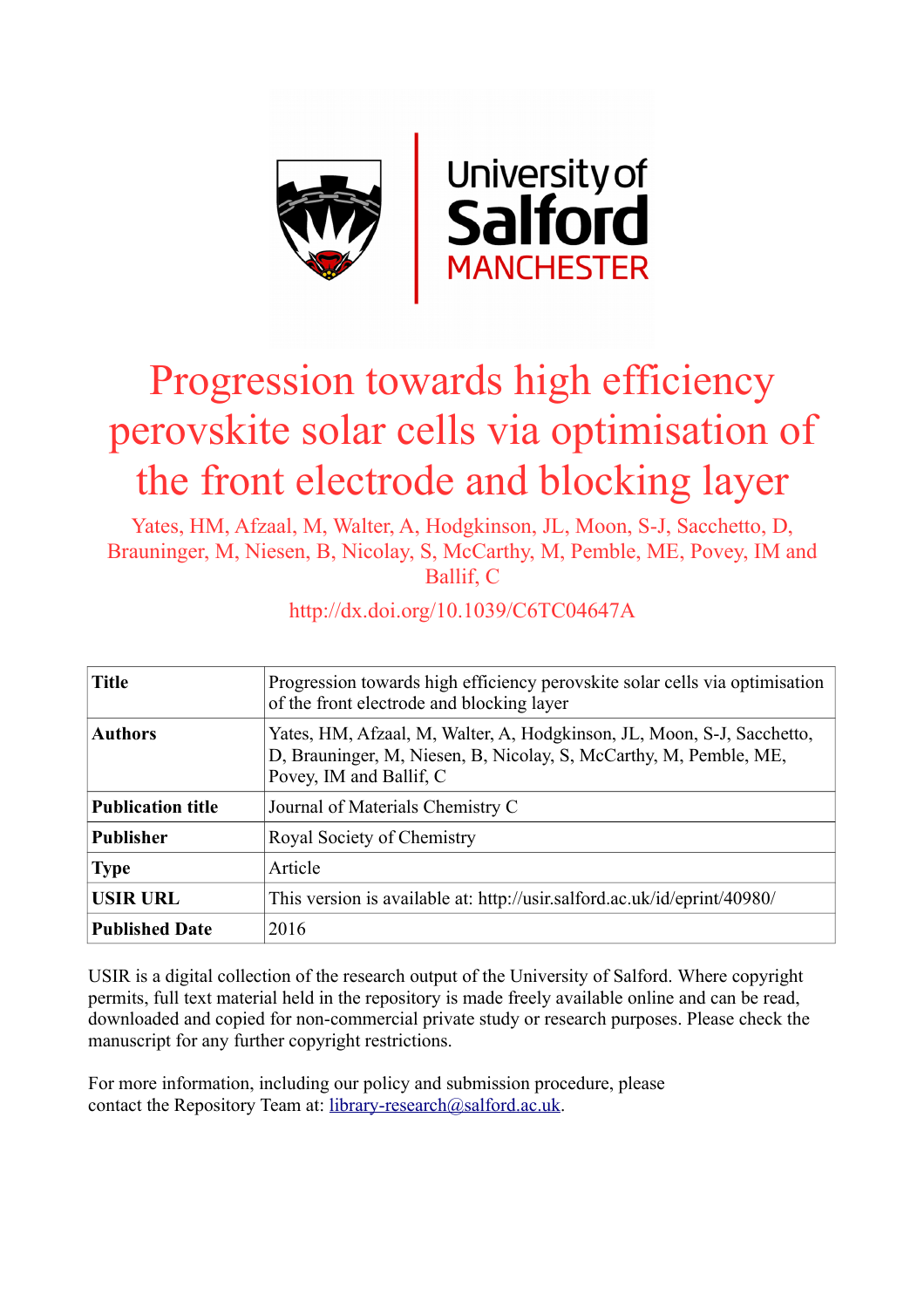### **Journal Name**

## ARTICLE

Received 00th January 20xx, Accepted 00th January 20xx

DOI: 10.1039/x0xx00000x

**www.rsc.org/**

## **Progression towards high efficiency perovskite solar cells via optimisation of the front electrode and blocking layer**

Heather M Yates,<sup>\*a</sup> Mohammad Afzaal,<sup>a</sup> Arnaud Walter,<sup>b</sup> John L Hodgkinson,<sup>a</sup> Soo-Jin Moon,<sup>b</sup> Davide Sacchetto,<sup>b</sup> Matthias Bräuninger,<sup>c</sup> Björn Niesen,<sup>c</sup> Sylvain Nicolay,<sup>b</sup> Melissa McCarthy,<sup>d</sup> Martyn E Pemble,<sup>d</sup> Ian M. Povey,<sup>d</sup> and Christophe Ballif<sup>b</sup>

The effects of fluorine doped tin oxide (FTO) electrode, titanium dioxide (TiO<sub>2-x</sub>) blocking layer (BL) and perovskite (methyl ammonium lead triiodide) preparation on the overall properties of the photovoltaic cells have been studied. The FTO electrode was deposited by atmospheric pressure chemical vapour deposition (APCVD) and the hole blocking layer by spin coating, atomic layer deposition (ALD) or sputtering. We have shown the importance of obtaining uniform thin films of FTO, with low sheet resistance to aid the formation of pin hole free uniform TiO<sub>2x</sub> blocking layers and hence well adhered, perovskite layers. Optimal BL thickness was 20 nm, while thicker films gave decreased shunt resistance and a greater number of pin holes through the layers. We also showed that the conformal nature of ALD and magnetron sputtering, along with their increased uniformity control over spin coating again improved cell efficiency. The main improvement comes for the smaller *Roc*, attributed to an improved electrical transport through particularly the sputtered TiO2-x blocking layer. After identifying the optimised parameters, all the properties were combined to fabricate large solar cells (1 cm<sup>2</sup>) yielding power conversion efficiencies beyond 16%.

### **Introduction**

In recent years there has been an intensification of interest over solid-state organic-inorganic hybrid perovskite solar cells. Early work starting with Mitzi et al<sup>1</sup> with tin based iodides, then continuing with progressive changes from tin to lead halides<sup>2</sup> and liquid to solid electrolytes in particularly that of spiro-OMeTAD3,4 which dramatically improved cell efficiency from around 3.8% to 9.7-10.9%. In addition there have been changes to the type/or mix of halides, $5,6$  organic cation<sup>7</sup> and more recently use of 'triple cations' with the addition of cesium to increase the durability of the films during cell processing. 8 These gradual changes have led to present day efficiencies in excess of 22%. 9

The basic and most common types of cell are the mesoscopic and planar structures, which are illustrated schematically in figure 1. In the mesoscopic form the metal halide perovskite absorber is infiltrated through a chargeconducting mesoporous scaffold, often TiO<sub>2</sub> (titanium dioxide). The photogenerated electrons from the perovskite layer are

transferred to the mesoporous sensitized layer through which they are transported to the electrode and extracted into the circuit. This active layer is contacted with an n-type material for electron extraction (Electron Transport Layer - ETL) and a p-type material for hole extraction (Hole Transport Layer - HTL). The ETL layer also acts as a blocking layer (BL) to block recombination between the electrons in the front electrode and the holes in the perovskite. In contrast the planar structure does not have a scaffold so after light absorption both charge generation as well as charge extraction occurs in the perovskite layer. Both types of carriers are transported through the perovskite to their respective contacts. Usually a transparent conducting oxide (TCO) often F-doped tin oxide or indium tin oxide is used for the front electrode contact and gold for the back contact.



**Fig. 1** Schematics of a perovskite based cell (a) mesoscopic, (b) planar.

The majority of literature published on this subject



*a.Materials and Physics Research Centre, Cockcroft Building, University of Salford, Manchester, M5 4WT, United Kingdom. E-mail: H.M.Yates@salford.ac.uk*

*b.Centre Suisse d'Electronique et de Microtechnique (CSEM), PV-Center, Jaquet-Droz 1, 2002 Neuchâtel, Switzerland*

*c.Ecole Polytechnique Fédérale de Lausanne (EPFL), Institute of Microengineering (IMT), Photovoltaics and Thin-Film Electronics Laboratory, Rue de la Maladière 71b, 2002 Neuchâtel, Switzerland*

*d.Tyndall National Institute, Cork, Ireland*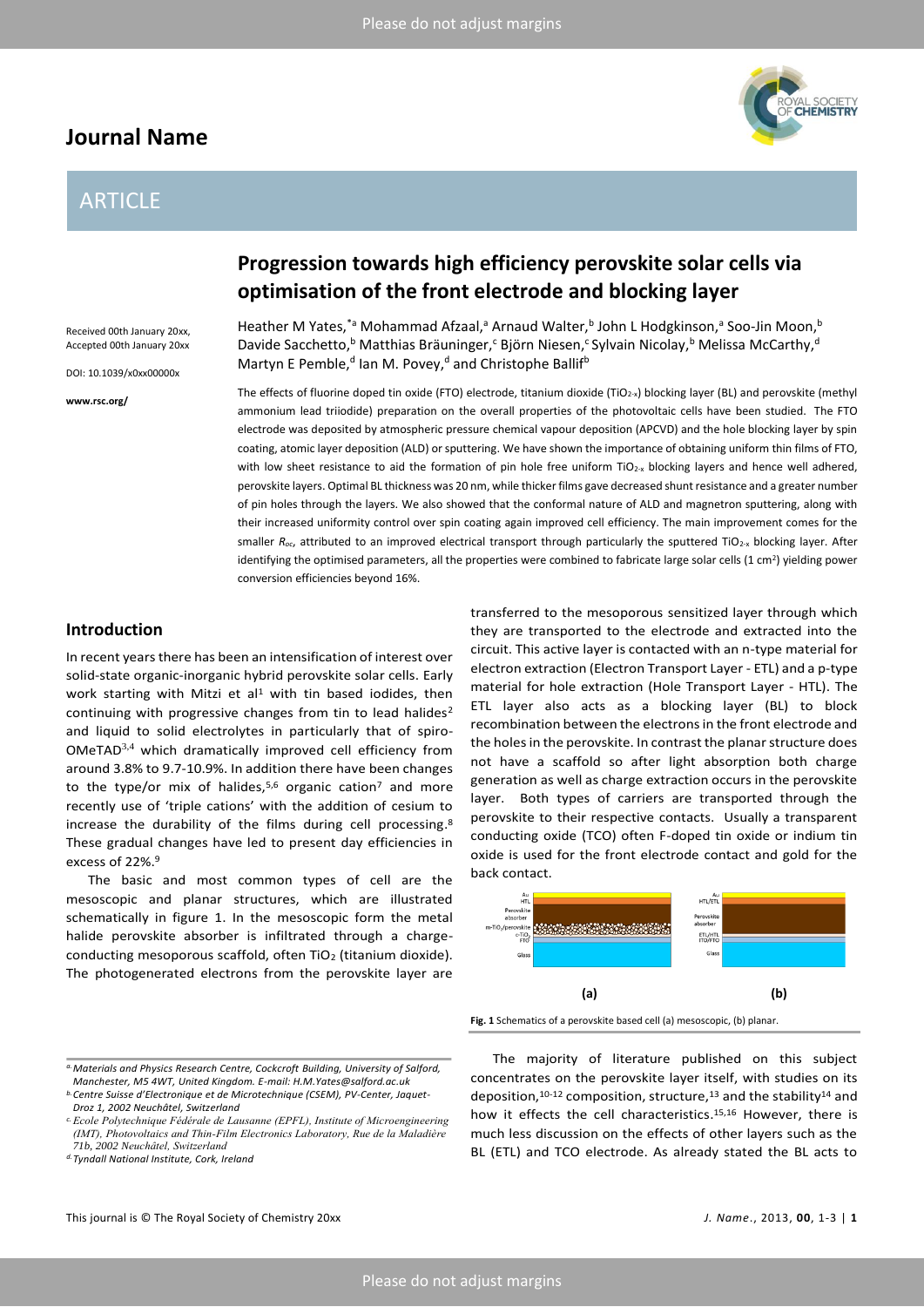block recombination between the TCO electrons and the perovskite holes, while at the same time needs to provide efficient electron extraction from the perovskite to TCO. A thicker BL would decrease the charge recombination between the perovskite holes and TCO electrons, but would also reduce the electron flow to the TCO due to a higher series resistance in the cell, so a balance of conditions is required. A detailed studied by Choi et al<sup>17</sup> looked at the deposition method and resulting properties of BLs for producing planar solar cells emphasizing the importance of well-defined, defect free morphologies with uniform thickness. Most cells reported use TiO2, although alternatives materials have been tested such as SnO<sub>2</sub>,<sup>18</sup> composite graphene/TiO<sub>2</sub><sup>19</sup> and ZnO.<sup>20</sup>

The role of the TCO characteristics has had very limited discussion, with commonly researchers using a commercially supplied standard material. The most utilised TCO is F-doped SnO<sup>2</sup> (FTO) such as TEC 7, TEC 8 (NSG), or TCO22-15 (Solaronix). Previous work by us<sup>21</sup> concentrated on FTO's optimised for use in thin film silicon (Si) PV cells, which required high optical transparency, low resistivity and high surface roughness. The latter to increase internal light trapping to improve the efficiency of light use by the absorbing layers as Si (especially a-Si) has a low absorption efficiency. For perovskite cells the first two properties still apply, but as perovskite already has excellent absorption coefficients<sup>22</sup> the overriding factor is to achieve a suitable uniform surface to enable good adhesion and no pin holes through the BL and hence direct perovskite contact. The FTO morphology directs that of the BL and hence that of the perovskite so is an important factor towards cell efficiency. A too rough a surface tends to lead to FTO spikes or pin holes into the perovskite and hence fast electron/hole recombination. A non-uniform, rough surface also can lead to lower adhesion between the various layers, with the knock-on effect of poorer films and much lower cell efficiencies. Another important and related factor is the wettability of the  $TiO<sub>2-x</sub>$ surface to the perovskite precursor solution and hence its solid surface coverage and crystallinity. It has previously been shown that use of a rougher  $TiO_{2-x}$  surface gave better wettability, and thereby a lower energy barrier to the heterogeneous nucleation on the liquid/solid interface. <sup>23</sup> The perovskite layer improvement (coverage, adhesion and crystallinity) in turn led to improved cell properties. Hence, there is an advantage in starting with a relatively rough TCO surface which can lead to the formation of a similar morphology for the BL.

In this paper, we concentrate on studying the effects of the FTO electrode and  $TiO<sub>2-x</sub>$  blocking layer. In addition some changes to the perovskite precursor composition were considered on the overall properties of the PV cell. From this we aim to combine the optimised properties leading to improved cell efficiencies. For the FTO films the effects of roughness, dopant level and resistivity on the cell characteristics will be discussed. We show that the combination of FTO properties required to give low resistivity, high optical transmission and relatively uniform surfaces will aid improvement of PV efficiency.

For the BL, the effects of different deposition methods, namely those of Atomic Layer Deposition (ALD), spin and sputter coating will be studied to show the importance of technique chosen, layer thickness and the need to produce dense, pin hole free conformal films. In addition, optimisation of the spin coated perovskite via precursor/solvent changes will be studied.

#### **Experimental**

#### **Thin films**

#### **Fluorine doped tin oxide**

Thin films were deposited by APCVD at deposition temperature of 600 °C using monobutyl tin trichloride (MBTC) with 0.2, 0.6 or 1.0 M aqueous trifluoroacetic acid (TFAA), delivered with a Sn precursor to  $H_2O$  molar ratio of  $[1]:[5]$  or  $[1]:[30]$ . Precursors were vapourised using either bubbler (MBTC at 125 °C, 0.7 L min<sup>−</sup><sup>1</sup> carrier gas) or flash evaporation (TFAA/water mix, 0.6 L min<sup>−</sup><sup>1</sup> carrier gas). N<sup>2</sup> was used as the carrier gas. Process flow was set to 7 L min<sup>-1</sup> with oxygen (1.5 L min<sup>-1</sup>) giving a total flow of ~ 9.8 L min<sup>−</sup><sup>1</sup> . Deposition was on 1 mm thick borosilicate (Corning Eagle 2000) glass. The heated substrate is translated, on an automated stage, beneath a static, non-contact CVD head (i.e. gas distributor) in an extracted, open atmosphere, enclosure. This allows the deposition of extended area films with high uniformity over 100 mm width (±2 %) and the length only limited by the translation table size. For these experiments samples of 100 mm x 100 mm were provided for cell fabrication. Film thickness was varied by changing the number of passes under the coating head. For each type of deposition parameter several samples were prepared. This then enabled the fabrication of a greater number of cells and hence increased confidence in the resulting data.

#### **Titania blocking layers**

Spin coated blocking layers were prepared by using a precursor solution, 0.15 M titanium diisopropoxide dis(acetylacetonate) (Sigma-Aldrich, 75 wt.% in isopropanol) in 1-butanol (Sigma-Aldrich, 99.8%). The precursor solution was spin-coated on a FTO glass substrate at 1000 rpm for 10 sec and 2000 rpm for 20 sec, which was followed by sintering at 450 °C for 30 minutes.

Thin-films of  $TiO<sub>2-x</sub>$  with 23 nm thickness have been deposited by RF sputtering at 60 °C. The stoichiometry of the thin films could be controlled by adjusting the Ar and  $Ar:O<sub>2</sub>$ flows in the sputtering chamber. Thus the electrical conductivity and the transparency of the TiO $_{2-x}$  films could be tuned in order to get the optimal optoelectronic properties for the solar cells.

Thin films with a range of thickness (10 nm - 30 nm) have been deposited employing a Cambridge Nanotech–Ultratech F200 ALD system. Tetrakis dimethylamino titanium (TDMAT) and  $H_2O$  in an argon carrier flow were employed as the metal precursor and oxygen source, respectively. The deposition temperature was 200 °C, leading to a deposition rate of 0.5Å/cycle.

#### **Cell Fabrication**

The mesoporous TiO<sub>2</sub> (m-TiO<sub>2</sub>) layer was deposited on the TiO<sub>2-</sub>  $x$  blocking layers/ FTO coated substrates by spin coating TiO<sub>2</sub>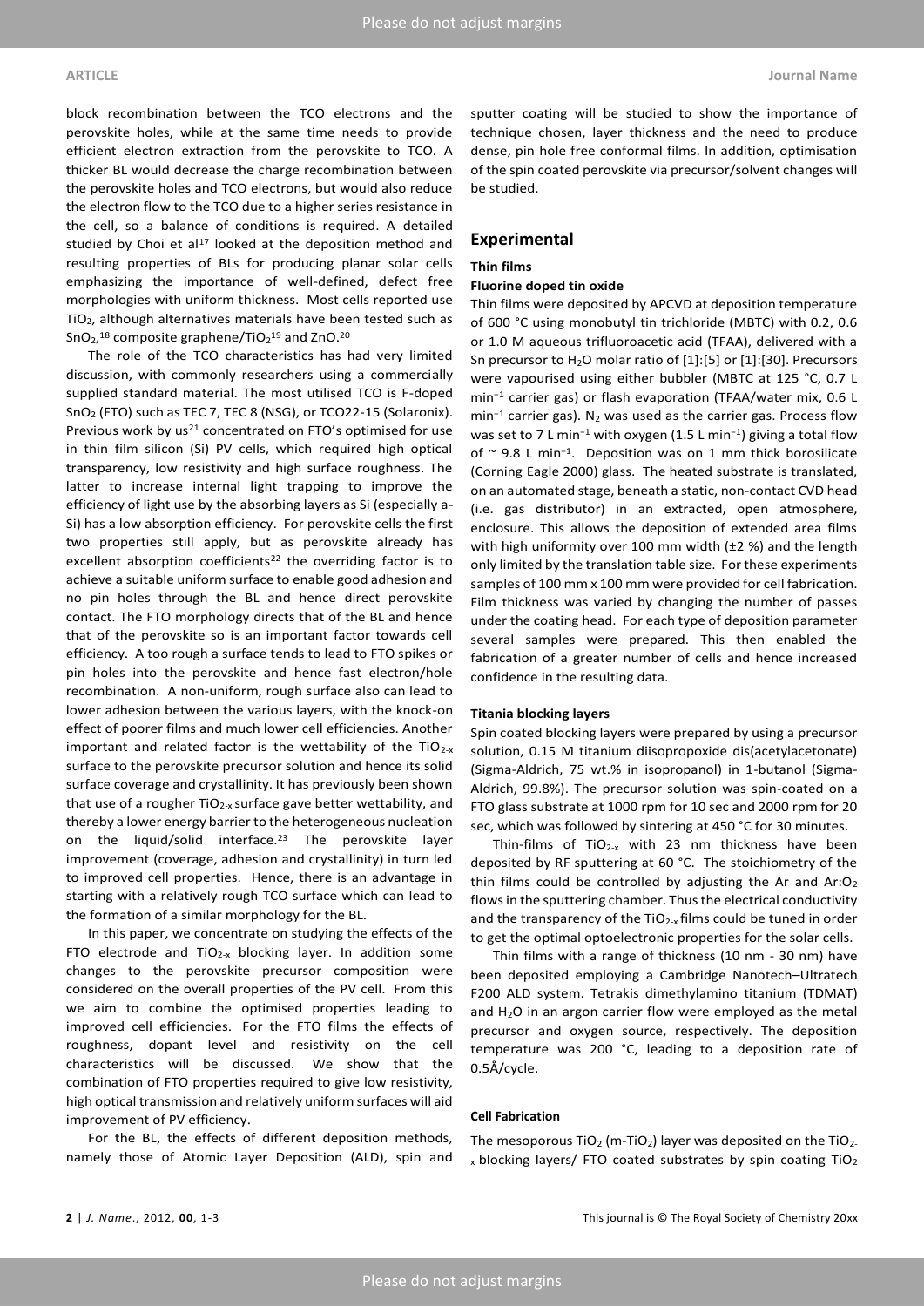#### **Journal Name ARTICLE**

paste (Dyesol 18NRT) diluted in isopropanol (1 g in 10 ml) at 2000 rpm for 30 sec and annealed at 500 °C for 30 minutes. Three different perovskite recipes were used for the optimization of the perovskite layer. The same  $CH_3NH_3Pbl_3$ precursor solution was used for recipes 1 and 2 but the dripping amount of toluene was increased from 60 µl to 1ml in recipe 2. 1.2M PbI<sup>2</sup> (TCI) and CH3NH3I (Dyesol) were dissolved in a mixture of ɣ-butyrolactone (GBL) and dimethyl sulfoxide (DMSO) (7:3 volume ratios) at 70 °C. A CH3NH3PbI<sup>3</sup> precursor solution was then spin coated on m-TiO<sub>2</sub> substrate at 1000 rpm and 5000 rpm for 10 sec and 30 sec, respectively. During the 2nd step of spin coating toluene was dropped on the substrate and perovskite layer was dried at 100 °C for 10 min. In recipe 3, 461 mg of PbI2, 159 mg of CH3NH3I, and 78 mg of DMSO (molar ratio 1:1:1) were mixed in 600 mg of dimethylformamide (DMF) solution at room temperature with stirring for 1 h in order to prepare the CH3NH3PbI<sup>3</sup> precursor solution. The precursor solution was spin coated on m-TiO<sub>2</sub> substrate in a two-stage sequence (1000rpm for 10s followed by 5000rpm for 45s) and 0.75 ml of diethyl ether were dripped on the substrate 12 s before the end of the procedure. The substrate was then heated at 50 °C for 2 min and 100 °C for 10 minutes.<sup>24</sup> Spiro-OMeTAD solution was prepared by dissolving 72.3 mg spiro-OMeTAD (Merck), 28.8 µl 4-*tert*-butylpyridine (Sigma-Aldrich), 17.5 µl of a stock solution of 520 mg ml<sup>-1</sup> lithium *bis*(trifluoromethylsulfonyl)imide (Sigma-Aldrich) in 1 ml chlorobenzene and spin coated on top of perovskite layer at 4000 rpm for 30 seconds. The cells were then finished with the evaporation of a 100nm thick gold electrode.

#### **Characterisation**

#### **Thin Films**

The morphology and surface roughness of the samples were obtained by atomic force microscopy (NanoScope IIIa, Digital Inst. Ltd.). Images were also obtained via scanning electron microscopy (Philips ESEM FEG XL30). Film thickness for the FTOs was determined by etching the films with HCl/Zn metal to give a step edge, followed by surface profiling on a Dektak 3ST. The resistivity of the films was measured using a Jandel Universal four point probe. Hall effect measurements were performed on the TCO films to determine the carrier concentration and the electron mobility with a lab built system using an electromagnetic with a pole separation of 12.5 mm and current of 1.1 A to give a magnetic flux density of 0.66 T. A lab built spectrometer consisting of a 75 W xenon lamp and four broadband filters centring on four wavelengths (800, 650, 531, and 450 nm) was used to measure optical properties. A silica sample was used to calibrate the throughput of the integrating sphere. For more detailed optical measurements spectrophotometry (UV-Vis-NIR) was performed with a Perkin-Elmer Lambda 900 spectrophotometer equipped with an integrating sphere. Dark conductivity measurements of the  $TiO<sub>2-x</sub>$  samples were performed under 1mbar  $N_2$  atmosphere and in the dark. During the measurement, the temperature is ramped up from room temperature to 180°C with a rate of 10 °C/min then the sample is slowly cooled down at a rate of 1

°C/min. The conductivity was taken during the cool down phase for a more precise temperature measurement.

#### **Cell characterisation**

All cells were characterized under a two-lamp class AAA WACOM sun simulator with an AM1.5g irradiance spectrum at 1000 W/m<sup>2</sup> . The cell area was defined using a metal mask. The I-V characteristics of the cells were obtained under both reverse (from  $V_{OC}$  to J<sub>SC</sub>) and forward (from J<sub>SC</sub> to  $V_{OC}$ ) bias. A Maximum Power Point (MPP) tracking was usually performed to extract the stabilized power output. External Quantum Efficiency (EQE) spectra were acquired on a custom-made spectral response setup equipped with a xenon lamp, a grating monochromator and lock-in amplifiers.

### **Results and discussion**

Thin films of SnO2:F were deposited by APCVD as previously described by us<sup>25</sup> with changes to F dopant level, tin precursor to H<sub>2</sub>O molar ratio and thickness via the number of coater head passes (Table 1).

| Deposition conditions and electrical properties for FTO sets A, B and C.<br>Table 1 |             |             |      |            |               |                          |                 |          |  |
|-------------------------------------------------------------------------------------|-------------|-------------|------|------------|---------------|--------------------------|-----------------|----------|--|
| Set                                                                                 | $H2O$ :     | <b>TFAA</b> | d    | <b>RMS</b> | <b>Rs</b>     | $p / x 10^{-4}$<br>$\mu$ |                 |          |  |
|                                                                                     | <b>MBTC</b> | (M)         | (nm) | (nm)       | $(\Omega/sq)$ | $(\Omega/cm)$            | $\text{cm}^2$ / | $(cm-3)$ |  |
| Vs)                                                                                 |             |             |      |            |               |                          |                 |          |  |
| Ref                                                                                 | N/A         | N/A         | 400  | 14         | 13            | 5.2                      | 28              | 4.2      |  |
| Α                                                                                   | 5:1         | 0.2         | 1042 | 33         | 19            | 20                       | 22              | 2.4      |  |
| В                                                                                   | 30:1        | 0.2         | 550  | 22         | 18            | 10                       | 22              | 3.4      |  |
| C <sub>1</sub>                                                                      | 30:1        | 0.6         | 365  | 16         | 21            | 7.6                      | 28              | 2.7      |  |
| C <sub>2</sub>                                                                      | 30:1        | 0.6         | 483  | 20         | 14            | 6.7                      | 31              | 3.4      |  |
| C <sub>3</sub>                                                                      | 30:1        | 1           | 410  | 20         | 14            | 5.6                      | 23              | 4        |  |

*d*: Average film thickness, AFM – root mean squared (RMS) roughness, *Rs*: Sheet resistance, *p*: resistivity, *µ*: mobility, *N*: carrier concentration

C4 30:1 1 326 17 23 7.6 25 3.7

#### **Initial trials with FTO sets A, B and C**

For preliminary work two types of FTO were deposited with differing surface roughness (RMS 33nm, 22 nm), although of similar sheet resistance ( $\approx$  20 Ohm/sq). The reduction in roughness while keeping resistance constant was achieved by reducing film thickness and increasing the H<sub>2</sub>O:MBTC precursor ratio. In APCVD (assuming only time of deposition is changed) it is expected that the film gets rougher as the film thickness increases. The FTO growth is columnar<sup>26</sup> and polycrystalline<sup>27</sup>. As different crystallographic orientations grow at a different rate the differences are accentuated as the film gets thicker, so increasing surface roughness. A thinner sample would exhibit increased sheet resistance, unless the dopant levels were increased to reduce bulk resistivity which may risk performance loss due to increased free carrier absorption. The first batch of samples (Set A) sent for the solar cell fabrication were produced using a 5:1 H<sub>2</sub>O:MBTC precursor ratio which had an thickness of 1042 nm. In contrast, the second batch of samples (Set B) produced using a 30:1 H2O:MBTC ratio had a thickness of 550 nm. A third sample was deposited at the higher H<sub>2</sub>O:MBTC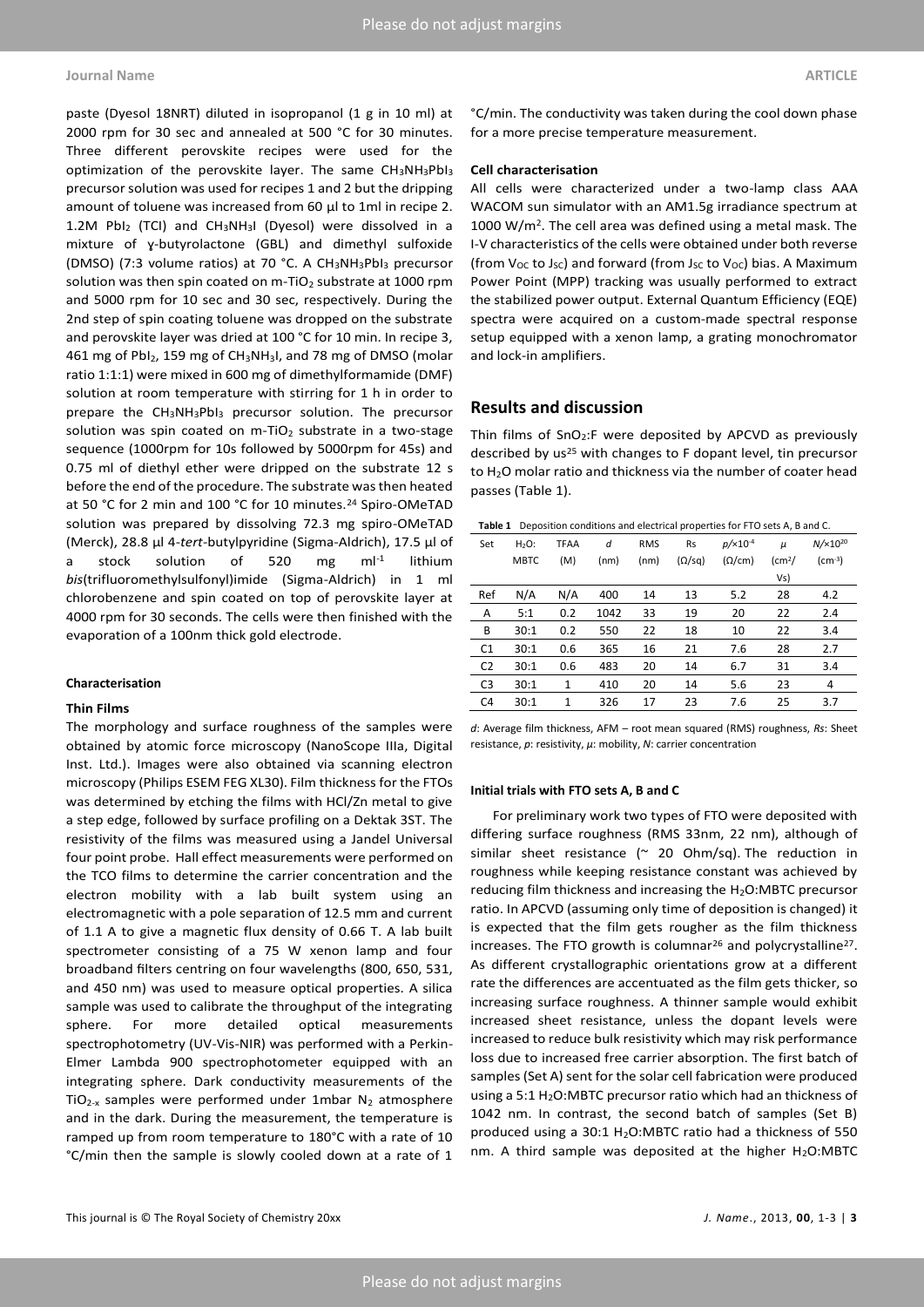precursor ratio, but of similar thickness to Set A. This had a similar roughness to Set A but much lower sheet resistance. For the three FTO films discussed in this section it can be seen that if only the film thickness is increased  $(H<sub>2</sub>O:MBTC$  fixed), then roughness increases. However, if only the precursor ratio is increased (thickness fixed), then the roughness does not change. Therefore the roughness of the film depends on the film thickness not the precursor ratio. However, at the higher ratio the slightly increased doping level (as the TFAA is transported with the water) kept the resistance down.

To put our results into perspective the samples were compared to a high quality commercially available FTO thin film – Solaronix TCO22-15. This has a 400 nm thick FTO layer with an Rms roughness of 14 nm. The electrical properties, as measured on our instrumentation, gave sheet resistance of 13 Ω/sq, carrier concentration 4.2  $\times$  10<sup>20</sup> cm<sup>-3</sup> and mobility 28 cm<sup>2</sup>  $V^{-1}s^{-1}$ . This was both thinner, with much lower roughness than our APCVD FTO, with lower sheet resistance and higher mobility. The electrical properties of this commercial product are in line with its much higher carrier concentration. Optical scattering (haze) measurements confirmed the variation in sample roughness showing an increase in haze with surface roughness. Reference cells were fabricated on the commercial FTO concurrent to production of those on our TCO samples. This is particularly important as it reduces the possibilities of small variations due to deposition equipment and/or operators.

Perovskite PV cells were fabricated on APCVD and commercial FTO with spin coated TiO2-x blocking layers, followed (as described in experimental section) by a mesoporous TiO<sub>2</sub> scaffold, perovskite, spiro-OMeTAD and Au contact. Interestingly, both sets of FTO CVD derived cells performed well, exceeding the efficiency achieved with use of the commercial TCO, used as a reference, by over 1% abs. in each case (Table 2), representing an improvement in the order of 10%. This is particularly noticeable as the commercial TCO reference despite the lower sheet resistance and higher carrier mobility, which would be expected to give the cell a higher efficiency in removing the generated current, does not perform as well overall. However, it does have higher carrier mobility. This will decrease the optical transmission via free carrier absorption and hence reduce the amount of light reaching the absorber parts of the cell. The relationship between carrier concentration and transmission has been seen previously for TCO ZnO electrodes in thin film silicon solar cells $^{28}$ . In addition the reference cell has a lower short circuit current density (*Jsc*), which in previous cell literature has been related to lower internal light scattering due to the TCO increased smoothness<sup>25</sup>,<sup>29</sup>. The higher PCE values for Set A and B cells suggested that while using mesoporous scaffold layer FTO roughness at this level is not an issue. Previously it has been shown that addition of a scaffold layer tends to reduce series

**Table 2** Cell data for set A, B and C.

|                                                    | Sample ID      | Method of blocking<br>layer (nm) | PCE (%) | $V_{oc}$ (mV) | $J_{sc}$ (mA/cm <sup>2</sup> ) | FF (%) | $R_{sc}$ ( $\Omega.cm^2$ ) | $R_{oc}(\Omega.cm^2)$ |
|----------------------------------------------------|----------------|----------------------------------|---------|---------------|--------------------------------|--------|----------------------------|-----------------------|
|                                                    | Reference      | spin coated                      | 8.436   | 887           | 16.06                          | 59.2   | 925                        | 7.67                  |
|                                                    | A1             | Spin coated                      | 9.858   | 911.8         | 17.4                           | 62.12  | 1924                       | 7.711                 |
|                                                    |                | ALD (10)                         | 10.06   | 921.6         | 18.38                          | 59.42  | 6662                       | 9.943                 |
| and B)                                             |                | ALD (20)                         | 10.37   | 946.5         | 18.44                          | 59.4   | 3604                       | 11.83                 |
| Original recipe (Set A                             |                | ALD (30)                         | 6.156   | 858.7         | 17.64                          | 40.65  | 695.2                      | 29.74                 |
|                                                    | <b>B1</b>      | spin coated (10-15)              | 9.776   | 878.3         | 17.58                          | 63.31  | 786.1                      | 7.139                 |
|                                                    | Reference      | spin coated                      | 13.35   | 1040          | 19.92                          | 64.43  | 1175                       | 3.783                 |
|                                                    | A <sub>2</sub> | spin coated                      | 13.37   | 1023          | 18.96                          | 68.9   | 1043                       | 5.473                 |
| (bset A and B)<br>New recipe                       |                | spin coated                      | 14.68   | 1029          | 20.29                          | 70.34  | 1672                       | 5.464                 |
|                                                    | <b>B2</b>      | spin coated                      | 9.276   | 786.9         | 20.4                           | 57.78  | 2786                       | 8.112                 |
|                                                    | Reference      | <b>ALD</b>                       | 15      | 1036          | 18.81                          | 76.98  | 2874                       | 5.441                 |
|                                                    | Reference      | <b>ALD</b>                       | 14.84   | 1043          | 19.19                          | 74.18  | 2860                       | 5.729                 |
|                                                    | C1             | <b>ALD</b>                       | 4.569   | 761           | 18.71                          | 32.09  | 72.07                      | 17.39                 |
| New recipe (Set C)                                 | C <sub>2</sub> | <b>ALD</b>                       | 14.33   | 1043          | 19.27                          | 71.33  | 1826                       | 4.282                 |
|                                                    |                | <b>ALD</b>                       | 14.68   | 1047          | 19.86                          | 70.58  | 2203                       | 5.153                 |
|                                                    | C <sub>3</sub> | ALD                              | 14.7    | 1057          | 19.77                          | 70.34  | 1640                       | 4.614                 |
|                                                    |                | <b>ALD</b>                       | 11.34   | 10.2          | 19.4                           | 56.61  | 447.7                      | 8.169                 |
|                                                    | C <sub>4</sub> | <b>ALD</b>                       | 13.29   | 1075          | 19.5                           | 63.4   | 898.7                      | 7.076                 |
|                                                    |                | ALD                              | 14.66   | 1049          | 19.37                          | 72.14  | 3330                       | 7.565                 |
|                                                    | Reference      | <b>ALD</b>                       | 15.18   | 1028          | 20.2                           | 73.09  | 2106                       | 5.015                 |
| New recipe (Set C;<br>re-measured after<br>3 days) | Reference      | ALD                              | 14.62   | 1023          | 20.35                          | 70.18  | 2550                       | 4.915                 |
|                                                    | C <sub>2</sub> | <b>ALD</b>                       | 15.4    | 1031          | 20.54                          | 72.69  | 1830                       | 4.927                 |
|                                                    | C <sub>3</sub> | <b>ALD</b>                       | 15.2    | 1049          | 20.25                          | 71.67  | 4049                       | 6.088                 |
|                                                    | C <sub>4</sub> | <b>ALD</b>                       | 14.13   | 1055          | 20.71                          | 64.64  | 2047                       | 9.399                 |

**4** | *J. Name*., 2012, **00**, 1-3 This journal is © The Royal Society of Chemistry 20xx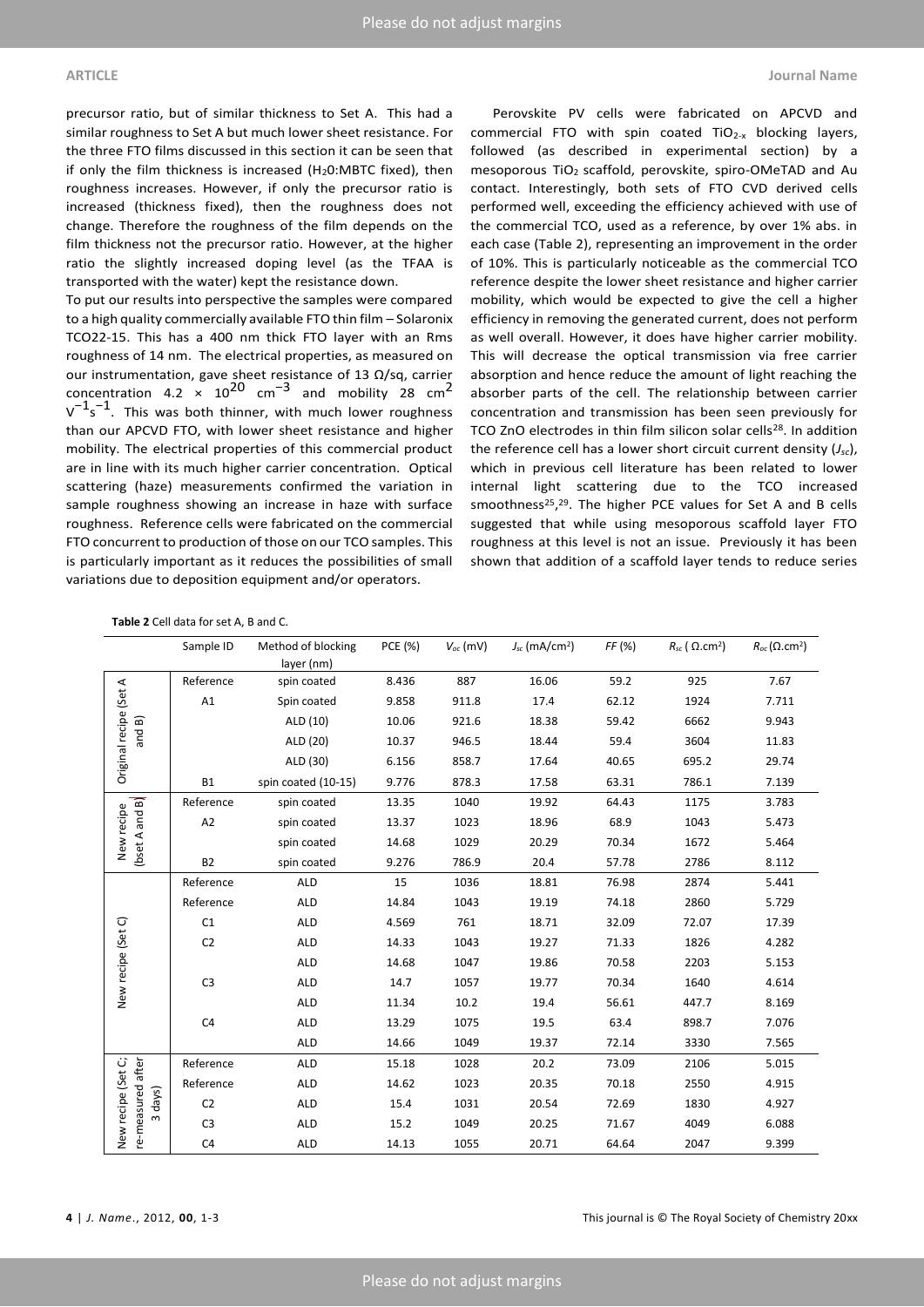resistance (*Roc*) and hence increase fill factor (FF), along with the open circuit voltage (*Voc*) and shunt resistance (*Rsc*). 7

#### **Choose of BL deposition method – spin coating vs ALD**

This encouraging result prompted studies on the choice of method adopted for depositing the blocking layers. Use of ALD to accurately deposit BL at a range of thicknesses (10, 20 and 30 nm) established an optimum thickness of 20 nm, giving a further increase in PV efficiency as shown in Table 2. Too thick a coating gave a reduction in *Rsc*. A comparison of method used to deposit the BL showed an advantage in using ALD opposed to spin coating with better *V*oc and hence device efficiency. This improvement relates to the increased film density, conformal behaviour and better control of thickness uniformity, which for the spin coated samples was between 10 nm and 15 nm. ALD is a surface controlled, chemically self-limiting technique for depositing thin films. It is well documented for its ability to produce conformal and pin hole free layers with high thickness uniformity<sup>30</sup>. Using the same ALD process as us Chen et al<sup>31</sup> demonstrated pinhole free, conformal deposition of only 2 nm  $TiO<sub>2</sub>$  over Si layers. Other studies<sup>32</sup> on the effect of the BL deposition method, this time ALD, spray pyrolysis and sol-gel also concluded that the improved cell efficiency was due to the ALD dense, pin hole free  $TiO<sub>2</sub>$ . However, there was a lower FF for the ALD opposed to spin coated samples, possibly due to increased series resistance from the FTO contact. Increasing the amount of dripped toluene for the perovskite layer deposition led to an increase in the overall cell efficiency for both reference and Set A, although Set B (smoother, thinner sample) showed a reduced *Voc* and *FF* and hence no improvement in efficiency, despite the much greater *Rsc*. Use of a greater amount of toluene led to improved perovskite coverage, a denser structure with a more controllable grain structure and higher reproducibility.

A new Batch of FTO CVD samples were provided (Set C). These were slightly smoother than Set B, thinner (to increase percentage transmission) and of much lower resistivity than both Sets A and B (Table 1). An increased dopant level was used to achieve this (0.6 or 1.0 M depending on the exact sample). These were tested with the improved perovskite recipe as well as blocking layers by ALD and spin coated methods. In general, ALD coated samples showed improved Power Conversion Efficiency (PCE) and even surpassed commercial TCO values after re-characterising the cells three days later (Table 2). Samples with a spin coated blocking layer predominantly shunted or yielded low PCE values. This is most likely due to some debris present on the FTO surfaces as shown by SEM analysis (Not given), which was not fully covered by the thin spin coated BL. This would lead to direct contact between the FTO and the perovskite, and hence the poor quality cells. This may also explain the previously mentioned lower efficiency of FTO Set B with TiO<sub>2-x</sub> spin coating with the new perovskite recipe. In addition for those samples in Set C which showed excellent cell efficiency an additional FTO cleaning stage was added to anneal the samples for 1 hour at 500  $^{\circ}$ C, to help remove any organic debris. FTO films treated under these

conditions showed no detrimental failings in optical or electrical properties. The increased conformal behaviour of ALD over spin coating would reduce the number of pin holes introduced by large FTO particles or debris which could not be covered by spin coating. In addition the non-conformal spin coating process, as seen previously<sup>17</sup>, can lead to a smoother top surface and hence a smaller contact area between BL and perovskite. These processes in spin coating gave increased shunting pathways within the cells and hence resulting in lower device performance. A comparison of cell data showed that use of FTO with the same doping level, but different thickness and hence sheet resistance gave marginally improved cell efficiencies for the thicker and hence lower resistance samples. Increasing the doping level beyond 0.6M made no conclusive improvement in the cell properties of these samples.

#### **Improved FTO with set D**

Based on the previous results a new batch of FTO was deposited, taking additional care and inspection to ensure no debris was incorporated within the films. For this batch (Set D) all deposition parameters were fixed ( $H<sub>2</sub>O$ :MBTC 5:1, 1M TFAA) except the number of passes of the coating head over the substrate. This provided a set of FTO samples with three different thicknesses; hence sheet resistance and roughness (Table 3). As would be expected the sheet resistance decreases and roughness increases as the film thickness increases. 33

**Table 3** Some physical and electrical properties of Set D.

| Set D          | $d$ (nm) | RMS (nm) | $Rs$ ( $\Omega$ /sg) | $\mu$ (cm <sup>2</sup> /Vs) | $N / \times 10^{20}$   |
|----------------|----------|----------|----------------------|-----------------------------|------------------------|
|                |          |          |                      |                             | $\text{(cm}^3\text{)}$ |
| D1             | 350      | 13       | 20                   | 28                          | 3.3                    |
| D <sub>2</sub> | 523      | 21       | 11                   | 31                          | 3.8                    |
| D3             | 745      | 25       |                      | 34                          | 3.5                    |

*d*: Average film thickness, AFM – root mean squared (RMS) roughness, *Rs*: sheet resistance, *µ*: mobility, *N*: carrier concentration



**Figure 2** Optical haze for Set D at 4 different wavelengths.

The carrier mobility of Set D is fractionally greater than that of the reference TCO sample, while the carrier concentration is lower. The increased optical scatter with film thickness confirms the increased surface roughness, as shown in figure 2. The reference FTO gave haze values comparable to its thickness and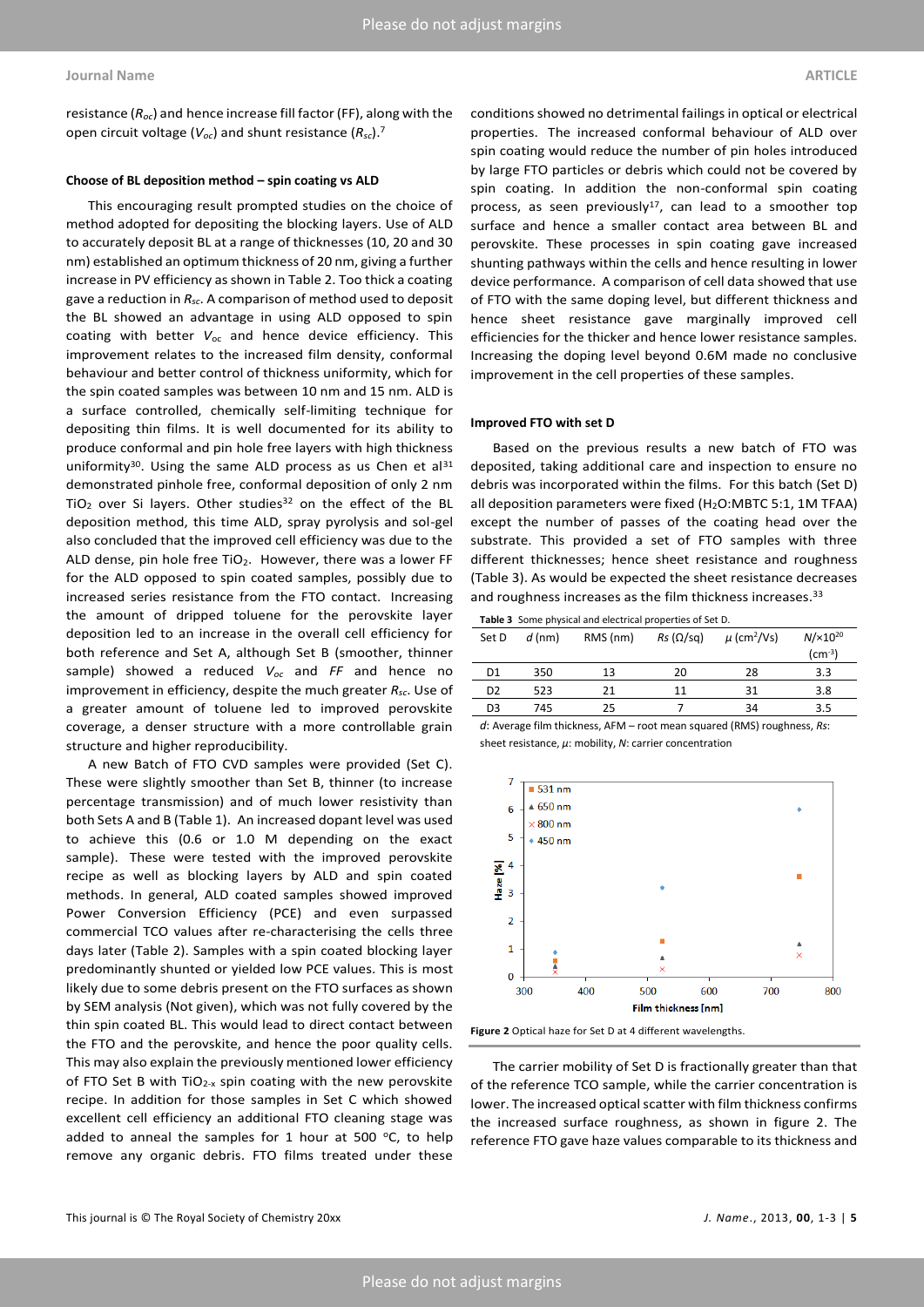surface roughness i.e. between the APCVD samples with thicknesses of 350 nm and 523 nm.

As can be seen in Figure 3 there is a general decreased in transmission and increase in absorptance as the films increase in thickness, particularly at the higher wavelengths. The reference FTO generally lies within the band of optical values, except for a much increased reflectance >1500 nm.

In all cases the improved quality of the FTO gave cell efficiencies comparable or better than the cells fabricated from the commercial FTO (Table 4). This must arise from a combination of properties as although Set D all has a lower carrier concentration and higher mobility than the reference, it only has lower sheet resistance for two out of three samples. The over-riding factor is the higher optical transmittance for our samples. Interestingly, as the FTO increased in thickness there was a corresponding increase in cell FF and decrease in *Roc* leading to increased efficiency. This is despite decreased transmission in particularly above 1200 nm and a possible issue with increased roughness (25 against 13 nm). This again confirmed that when using a mesoporous scaffold that FTO roughness is not a problem, given that it is possible to provide a conformal, pin hole free BL. This set of results establishes that the overriding FTO property determining the cell efficiency is its sheet resistance.



 **Figure 3** (a) Transmittance (solid line) and reflectance (dotted line), b) absorptance.



Figure 4 (a) Arrhenius plot of the surface conductivity of sputtered TiO<sub>2-x</sub> and TiO<sub>2</sub> by ALD thin films, showing that the bulk conductivity of these thin films increases with the degree of reduction. (b) Activation energy  $(E_a)$  as a function of the partial  $O_2$  pressure (p $O_2$ ), the blue line corresponds to the 7meV of ALD deposited TiO<sub>2-x</sub>. (c) Optical absorptance of TiO<sub>2-x</sub> thin films with different  $pO_2$ .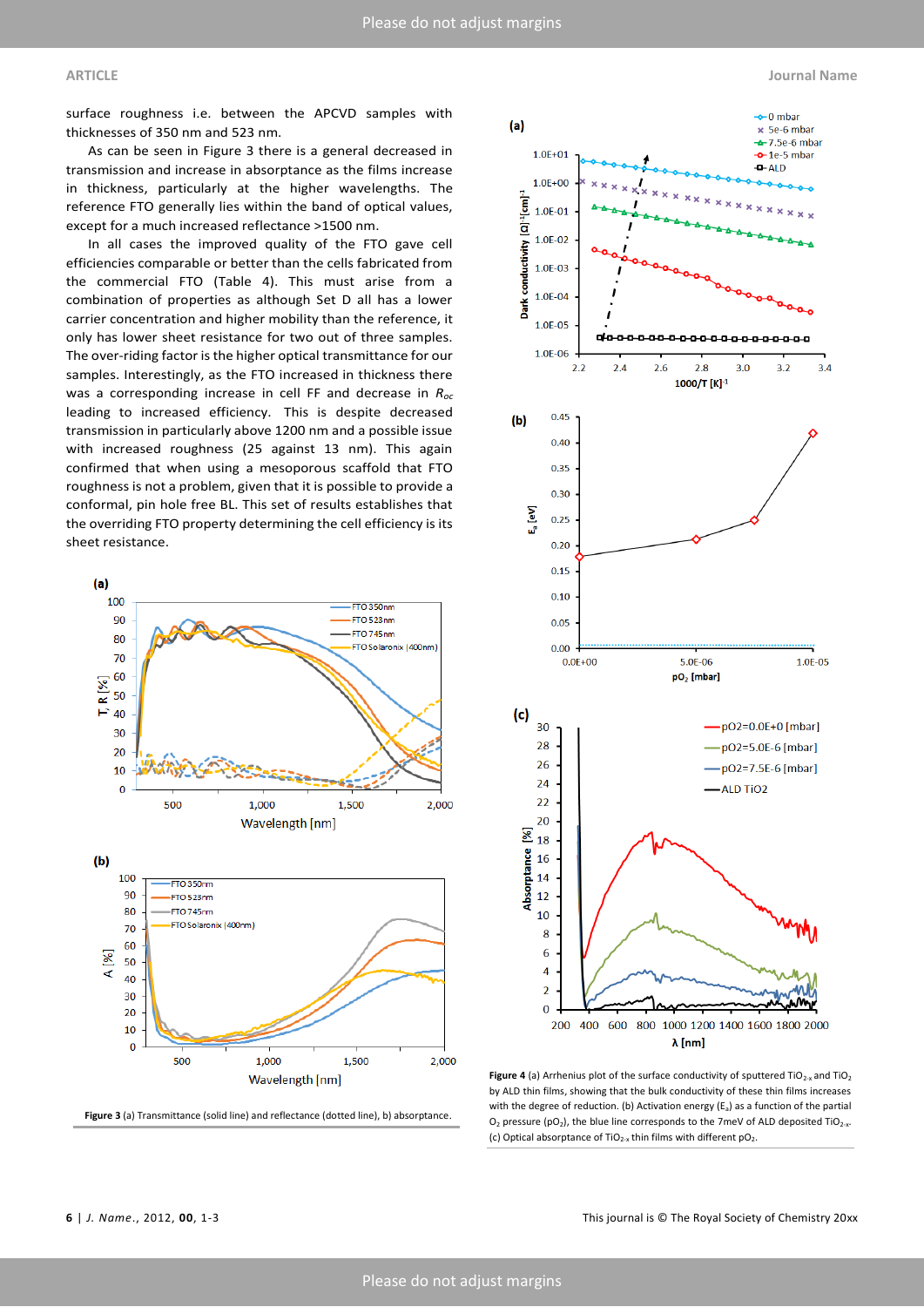#### **Journal Name ARTICLE**

### **Choose of BL deposition method – sputtering vs ALD**

As discussed earlier in the paper, deposition of the BL via ALD rather than by spin coating produced more efficient cells. A third technique of magnetron sputtering was used. In both cases TiO<sub>2-x</sub> layers were  $\sim$ 20 nm thick. As shown in Figure 4a, TiO2-x by sputtering has an overall dark conductivity (σ dark) which depends on the degree of reduction, with larger electrical conductivity obtained for films deposited without introducing  $O<sub>2</sub>$  during the sputtering process. At the same time, the Arrhenius plot of the surface conductivity show a typical semiconductive behaviour, with the conductivity increasing with increasing temperature. This indicates that oxygen vacancies act as a dopant in TiO<sub>2</sub>, as smaller activation energies are found for  $TiO<sub>2-x</sub>$  films deposited with more reducing conditions (see Figure 4b). Such behaviour is ascribed to electrical conduction through mid-gap defect states induced by  $Ti^{3+}$  sites.

Interestingly, the TiO2-x deposited by ALD shows a very small *Ea* of only 7 meV, which is consistent with a degenerately doped semiconductor. Nonetheless, the absolute value of the σ is comparable with the most stoichiometric  $TiO_{2-x}$  film presented in this study, which is ascribed to the higher density of ALD deposited films. In addition, the optical absorptance of these  $TiO<sub>2-x</sub>$  films is found to increase with the degree of reduction, showing a broad peak centred around a wavelength of 900 nm, related to the mid-gap optical losses. Following these findings, in devices, the sputtered TiO<sub>2-x</sub> reference thin films with  $pO<sub>2</sub>$  = 7.5  $\times$  10<sup>-6</sup> mbar were selected for their optimal conductivitytransparency trade-off.

As can be seen in Figure 4a and b the lowest conductivity and the smallest optical absorptance was obtained with the  $TiO_{2-x}$  by ALD. This would suggest that the ALD TiO<sub>2-x</sub> contains a lower level of oxygen vacancies than the sputtered films and hence closer to being stoichiometric. However, previous work has shown that films deposited under these conditions tend to be non-stoichiometric with a significant amount of Ti<sup>3+</sup>. In

addition use of an amine based precursor leads to unintentional doping by carbon and nitrogen within the film. The high level of impurities leads to a reduction in the film conductivity.

Data from the reference cells (Table 4) showed that sputtered thin films of TiO2-x led to higher *Jsc* and much lower *Roc*, hence higher efficiencies for the sputtered over ALD derived samples despite slightly lower transparency. This is consistent with the observed electrical conductivities. However, the same trends in cell properties against FTO thickness were seen for both types of deposition. Data from the cells produced from the APCVD FTO showed that sputtering led to cells with similar efficiencies for both thinnest and thickest FTO film, although with slightly higher *Roc*. However, for the intermediate thickness FTO the results were much poorer. This is due to the perovskite layer being less compact due to too fast evaporation of the solvent leaving voids and/or a higher resistance in the ALD layer hindering the extraction of electrons. The latter could be a product of the high temperature (500 $\degree$ C) scaffold anneal, changing the TiO<sub>2-x</sub> structure more adversely for ALD than via sputtering. It is likely on annealing the thin, amorphous ALD crystallises and hence leads to the formation of poor grain boundaries due to the higher level of impurities than those expected in the sputtered film. In addition the annealing could induce cracking of the film.

The much improved uniformity of the FTO and BL aided the formation of a better adhered and uniform perovskite layer. This in turn has allowed us to increase the dimensions of the cells for batch from  $0.43 \text{ cm}^2$  to 1 cm<sup>2</sup>. As can be seen by the cell data for Set D the efficiencies are still as high as, if not higher than that produced for the earlier batches using the smaller cell size. As can be seen in Table 4 as the thickness of the FTO layer is increased there is a corresponding improvement in FF and efficiency, while a decrease in *Roc*. This can be ascribed to the decrease in FTO sheet resistance, which is demonstrated in Figure 5.

| <b>Table 4</b> Cell data for Set D. |
|-------------------------------------|
|-------------------------------------|

|                        | Sample ID | Method of blocking layer | PCE (%) | $V_{oc}$ (mV) | $J_{sc}$ (mA/cm <sup>2</sup> ) | FF (%) | $R_{sc}$ ( $\Omega.cm^2$ ) | $R_{oc}(\Omega.cm^2)$ |
|------------------------|-----------|--------------------------|---------|---------------|--------------------------------|--------|----------------------------|-----------------------|
|                        | Reference | Sputter                  | 14.31   | 1067.7        | 20.22                          | 66.29  | 6470                       | 10.4                  |
| thickness, nm)<br>(FTO |           | Sputter                  | 15.66   | 1069          | 20.00                          | 73.26  | 21767                      | 7.97                  |
| Set D                  |           | ALD                      | 10.22   | 1084          | 18.35                          | 51.38  | 3144                       | 48.65                 |
|                        |           | ALD                      | 10.98   | 1044          | 19.15                          | 54.91  | 1014                       | 30.97                 |
| 350                    | $D1_1$    | Sputter                  | 13.82   | 1088          | 21.12                          | 60.07  | 2047                       | 14.02                 |
|                        | $D1_2$    | Sputter                  | 13.50   | 1092          | 21.15                          | 58.46  | 1027                       | 12.75                 |
| 523                    | $D2_1s$   | Sputter                  | 12.80   | 1064          | 20.07                          | 59.90  | 1249                       | 9.59                  |
|                        | $D2_2s$   | Sputter                  | 15.43   | 1067          | 20.95                          | 69.01  | 5472                       | 8.87                  |
| 745                    | $D3_1s$   | Sputter                  | 16.66   | 1093          | 20.75                          | 73.46  | 24225                      | 6.92                  |
|                        | $D3_2s$   | Sputter                  | 16.46   | 1052          | 21.38                          | 73.18  | 11153                      | 6.23                  |
| 350                    | $D1_1a$   | ALD                      | 13.96   | 1039          | 22.59                          | 59.49  | 2668                       | 11.96                 |
|                        | D1 2a     | ALD                      | 13.54   | 1074          | 21.20                          | 59.47  | 1380                       | 13.52                 |
| 523                    | D2 1a     | ALD                      | 10.54   | 1073          | 15.49                          | 63.39  | 479.2                      | 10.60                 |
|                        | $D2_2a$   | ALD                      | 10.37   | 1040          | 20.15                          | 49.44  | 127.8                      | 10.29                 |
| 745                    | $D3_1a$   | ALD                      | 16.45   | 1073          | 20.76                          | 73.85  | 3453                       | 5.91                  |
|                        | D3 2a     | ALD                      | 16.33   | 1085          | 20.57                          | 73.16  | 23995                      | 6.81                  |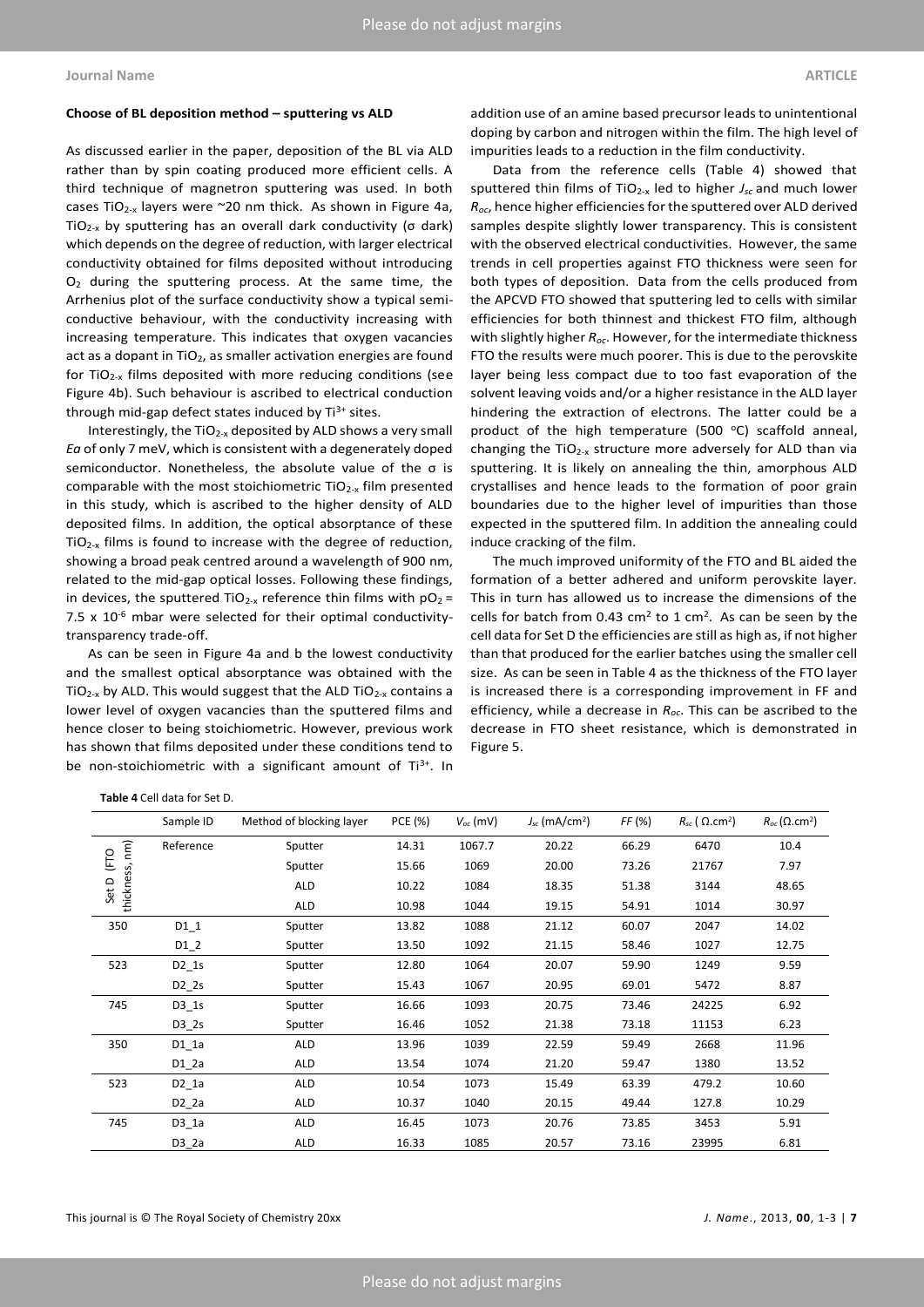The best cell result was obtained from the thickest and hence lowest resistance APCVD FTO layer (7  $\Omega$ /sq), with sputtered 20 nm blocking layer with scaffold and 300 nm perovskite layer giving an overall value of 16%, which was confirmed by maximum power point (MPP) tracking for 5 minutes. This compares extremely well with literature results for similar cells, Lee et al $16.6\%$  although with a much smaller cell size of  $0.16$  cm<sup>2</sup> and the certificated value reported by Japan's National Institute for Materials Science of 15%, and similar cell size 1.017 cm<sup>2</sup>.<sup>34</sup> Higher values have been reported by Yang et al<sup>35</sup> at 20% for a 0.096 cm<sup>2</sup> cell and Li et al<sup>36</sup> 19.6 % although these are not directly comparable as in the former formamidinium lead triiodide was used and the latter mixed anion (formamidinium and methylammonium) as well as mixed halide rather than (in this work) methyl ammonium lead triiodide.



**Figure 5** The trend in cell parameters for FTO Set D for the cells fabricated using<br>the sputtered TiO<sub>2-x</sub> layer.

Having achieved this excellent result, further study will be needed to move to planar cells (without the scaffold) as this gives a simpler, cleaner architecture and an easier manufacturing process. For which uniform, highly conformal interfaces will be required to keep a high contact surface area between perovskite and its electron transport layer, while keeping the film pin hole free with low recombination between FTO electrons and perovskite holes.

#### **Conclusions**

We have shown the importance of obtaining uniform thin films of FTO, with low sheet resistance to aid formation of pin hole free uniform  $TiO<sub>2-x</sub>$  blocking layers and hence well adhered, perovskite layers. It has been confirmed that for cells containing scaffolds the FTO roughness (< 33 nm) is not a major issue. The improved layers' uniformity in turn enabling the formation of large cells (1 cm<sup>2</sup>) reaching very high efficiency of 16 %.

Optimal BL thickness was 20 nm, while thicker films gave decreased shunt resistance and thinner a greater number of pin holes through the layers. We also showed that the conformal nature of ALD and magnetron sputtering, along with their increased uniformity control over spin coating again improved

cell efficiency. The main improvement comes for the smaller *Roc*, attributed to an improved electrical transport through particularly the sputtered  $TiO<sub>2-x</sub>$  blocking layer. It is worth noticing that a further improvement could be expected by finetuning the stoichiometry of sputtered deposited TiO<sub>2-x</sub>. Perovskite deposition using higher concentration and low evaporation rate were crucial to producing dense layers with no gaps into the lower layers of the cell structure.

#### **Acknowledgements**

This work was financed by Framework 7 grant FP7 NMP.2012.1.4-1 309530 PLIANT "Process line implementation for applied surface nanotechnologies".

#### **Notes and references**

- 1 A. M. Guloy, *Nature* 1994, **369**, 467-469.
- 2 A. Krojima, K. Teshima, Y. Shirai and T. Miyasaka, *J. Am. Chem. Soc*., 2009, **131**, 6050-6051
- 3 M. M. Lee, J. Teuscher, T. N. Murakami and H. J. Snaith, *Science* 2012, **338**, 643-647.
- 4 H.-S. Kim, C.-R. Lee, J.-H. Im, K.-B. Lee, T. Moehl, A. Marchioro, S.-J. Moon, R. Humphry-Baker, J.-H. Yum, J. E. Moser, M. Gratzel and N.-G. Park, *Sci. Rep*., 2012, **2**, 591.
- 5 D. P. McMeekin, G. Sadoughi, W. Rehman, G. E. Eperon, M. Saliba, M. T. Horantner, A. Haghighirad, N. Sakai, L. Korte, B. Rech, M. B. Johnston, L. M. Herz and H. J. Snaith, *Science* 2016, **351**, 151-155.
- 6 W. Chen, Y. Wu, J. Liu, W. Zhang, X. Yang, H. Chen, E. Bi, I. Ashraful, M. Gratzel, L. Hen, *Science* 2015, **350**, 944-948.
- 7 J.-W. Lee, D.-J. Seol, A.-N. Cho and N.-G. Park, *Adv. Mater*., 2014, **26**, 4991-4998.
- 8 M. Saliba, T. Matsui, J.-Y. Seo, K. Domanski, J.-P. Correa-Baena, M. K. Nazeeruddin, S. M. Zakeeruddin, W. Tress, A. Abate, A. Hagfeldt and M. Gratzel, *Energy Environ. Sci*., 2016, **9** 1989-1997.
- 9 [www.nrel.gov/ncpv/images/efficiency\\_chart.jpg](http://www.nrel.gov/ncpv/images/efficiency_chart.jpg) Accessed 16.08.2016.
- 10 D. S. Bhachu, D. O. Scanlon, E. J. Saban, H. Bronstein, I. P. Parkin, C. J. Carmalt and R. G. Palgrave, *J. Maters. Chem. A*  2015*,* **3**, 9071-9073.
- 11 S. Chen, J. Briscoe, Y. Shi, K. Chen, R. M. Wilson, S. Dunn, R. Binions, Cryst. *Eng. Comm*. 2015, **17**, 7486.
- 12 D. Bi, S.-J. Moon, L. Haggman, G. Boschloo, L. Yang, E. M. Johansson, M.K. Nazeeruddin, M. Gratzel and A. Hagfeldt, *RSC Adv*. 2013, **3**, 18762-18766.
- 13 M. Anaya, J. F. Galisteo-Lopez, M. E. Calvo, C. Lopez, and H. Miguez, *J. Phys. Chem. C* 2016, **120**, 3071-3076.
- 14 A. M. A. Leguy, Y. Hu, M. Campoy-Quiles, M. I. Alonso, O. J. Weber, P. Azarhoosh, M. van Schilfgaarde, M. T. Weller, T. Bein, J. Nelson, P. Docampo and P. R. F. Barnes, *Chem. Maters*., 2015, **27**, 3397-3407.
- 15 W. Tress, N. Marinova, T. Moehl, S. M. Zakeeruddin, M. K. Nazeeruddin and M. Gratzel, *Energy Environ. Sci*., 2015, **8**, 995-1004.
- 16 Y. H. Lee, J. Luo, R. Humphry-Baker, P. Gao, M. Gratzel and M. K. Nazeeruddin, *Adv. Funct. Mater*., 2015, **25**, 3925-3933.
- 17 J. Choi, S. Song, M. T. Horantner, H. J. Snaith and T. Park, *ACS Nano*, 2016, **10**, 6029-6036.
- 18 W. Ke, G. Fang, Q. Liu, L. Xiong, P. Qin, H. Tao, J. Wang, H. Lei, B. Li and J. Wan, *J. Am. Chem. Soc*., 2015, **137**, 6730-6733.